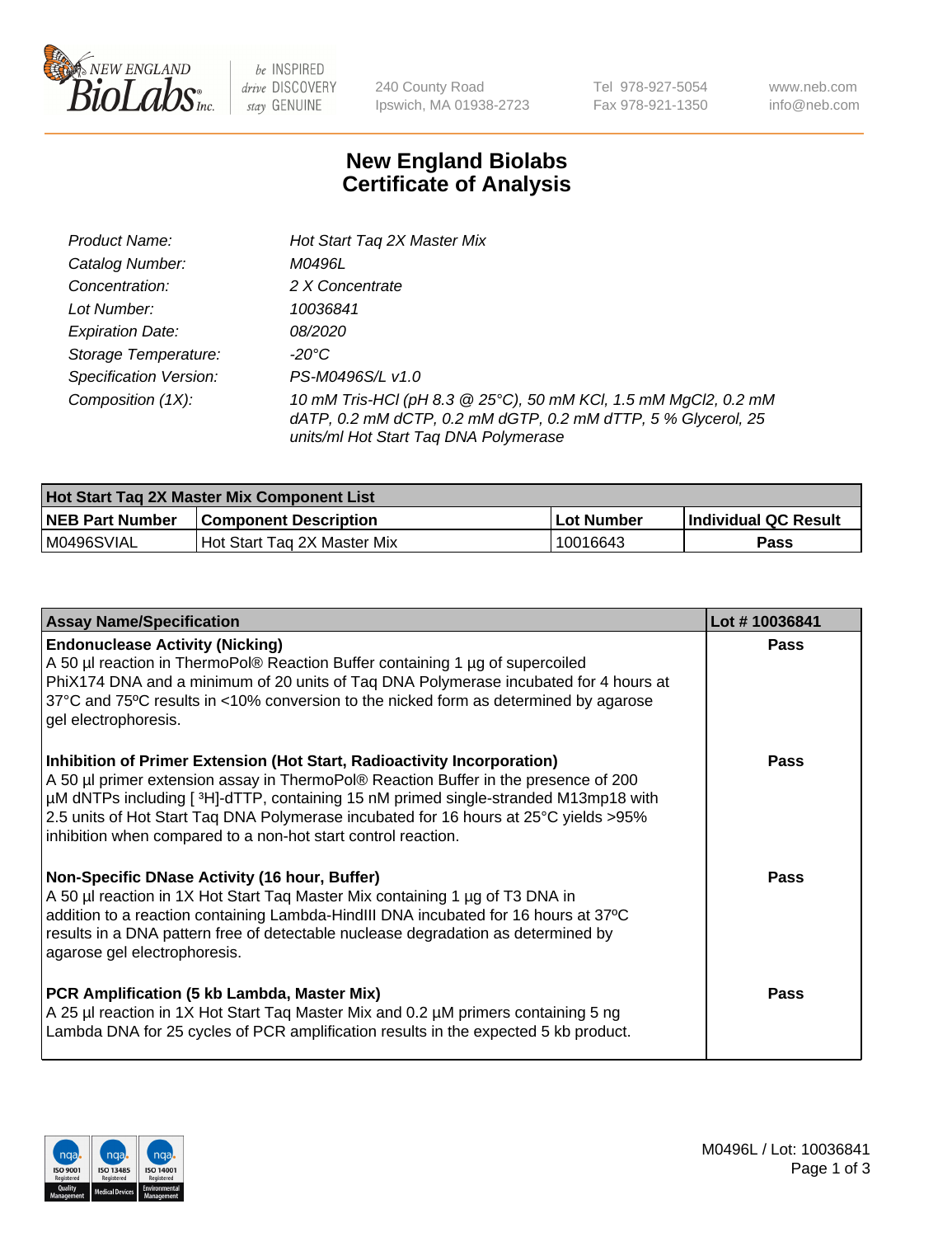

 $be$  INSPIRED drive DISCOVERY stay GENUINE

240 County Road Ipswich, MA 01938-2723 Tel 978-927-5054 Fax 978-921-1350 www.neb.com info@neb.com

| <b>Assay Name/Specification</b>                                                                                                                                                                                                                                                                                                                                                                                                     | Lot #10036841 |
|-------------------------------------------------------------------------------------------------------------------------------------------------------------------------------------------------------------------------------------------------------------------------------------------------------------------------------------------------------------------------------------------------------------------------------------|---------------|
| PCR Amplification (Hot Start 2 kb Lambda DNA, Master Mix)<br>A 50 µl reaction in 1X Hot Start Tag Master Mix and 0.2 µM primers containing 20 pg<br>Lambda DNA and 100 ng Human Genomic DNA for 30 cycles of PCR amplification results<br>in an increase in yield of the 2 kb Lambda product and a decrease in non-specific<br>genomic bands when compared to a non-hot start control reaction.                                     | <b>Pass</b>   |
| <b>Phosphatase Activity (pNPP)</b><br>A 200 µl reaction in 1M Diethanolamine, pH 9.8, 0.5 mM MgCl2 containing 2.5 mM<br>p-Nitrophenyl Phosphate (pNPP) and a minimum of 100 units of Taq DNA Polymerase<br>incubated for 4 hours at 37°C yields <0.0001 unit of alkaline phosphatase activity<br>as determined by spectrophotometric analysis.                                                                                      | <b>Pass</b>   |
| <b>Protein Purity Assay (SDS-PAGE)</b><br>Taq DNA Polymerase is ≥ 99% pure as determined by SDS-PAGE analysis using Coomassie<br>Blue detection.                                                                                                                                                                                                                                                                                    | <b>Pass</b>   |
| <b>qPCR DNA Contamination (E. coli Genomic)</b><br>A minimum of 5 units of Hot Start Tag DNA Polymerase is screened for the presence of<br>E. coli genomic DNA using SYBR® Green qPCR with primers specific for the E. coli 16S<br>rRNA locus. Results are quantified using a standard curve generated from purified E.<br>coli genomic DNA. The measured level of E. coli genomic DNA contamination is $\leq 1$ E.<br>coli genome. | <b>Pass</b>   |
| <b>RNase Activity (Extended Digestion)</b><br>A 10 µl reaction in NEBuffer 4 containing 40 ng of a 300 base single-stranded RNA<br>and a minimum of 1 µl of Hot Start Taq 2X Master Mix is incubated at 37°C. After<br>incubation for 4 hours, >90% of the substrate RNA remains intact as determined by<br>gel electrophoresis using fluorescent detection.                                                                        | <b>Pass</b>   |
| <b>Single Stranded DNase Activity (FAM-Labeled Oligo)</b><br>A 50 µl reaction in ThermoPol® Reaction Buffer containing a 10 nM solution of a<br>fluorescent internal labeled oligonucleotide and a minimum of 25 units of Taq DNA<br>Polymerase incubated for 30 minutes at 37°C and 75°C yields <10% degradation as<br>determined by capillary electrophoresis.                                                                    | Pass          |

This product has been tested and shown to be in compliance with all specifications.